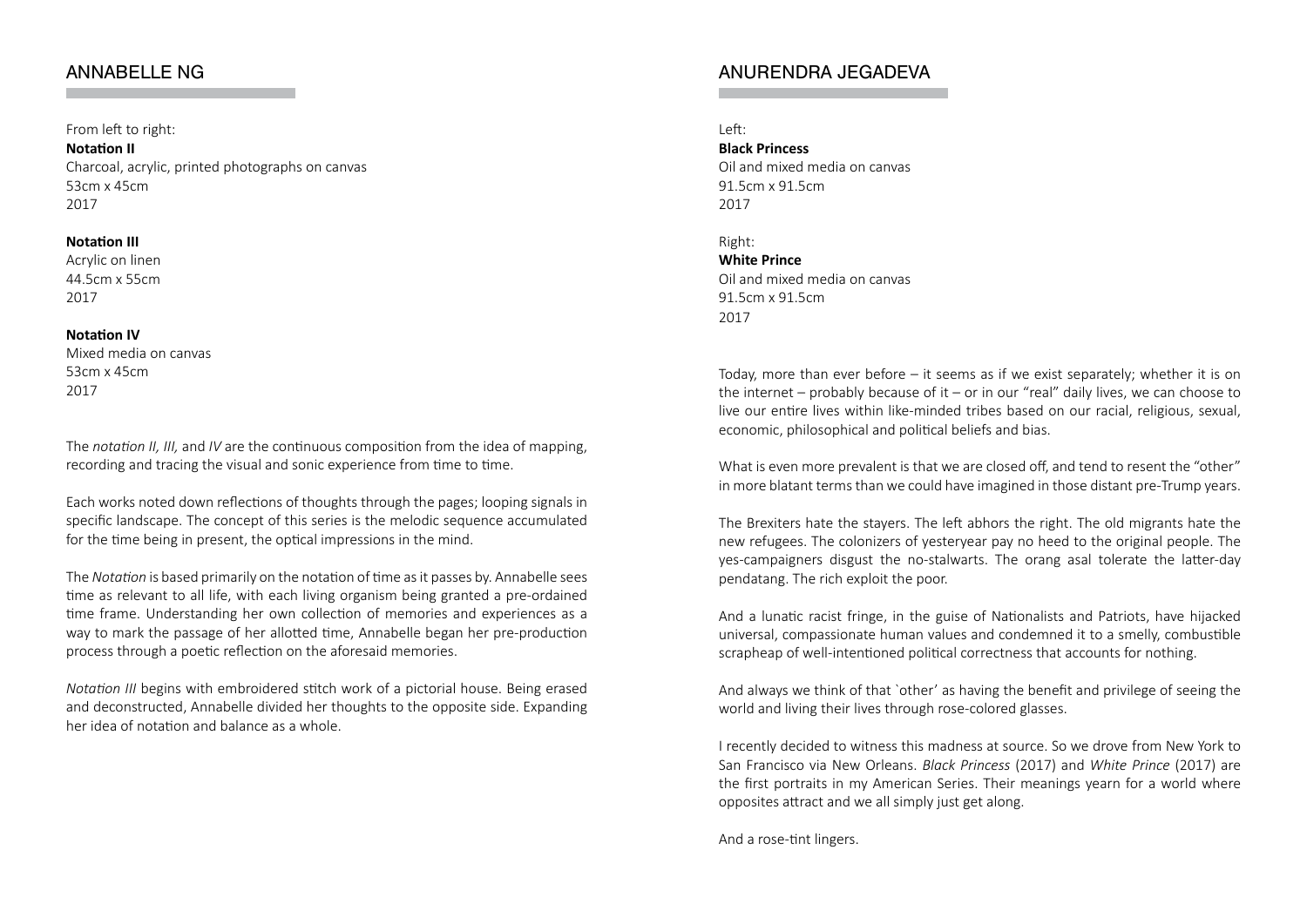## CHENG YEN PHENG

### **Untitled**

Stitching on rice paper, long coarse grass' roots 110cm x 130cm 2017

*"No sweat! Hang in there! I am with you! You are almost there! You're on your way! Keep it up! Keep your chin up! Stick to it! Cheer up! Come on, go! Way to go! I'll be rooting for …"*

They have to work so hard to live in this competitive society. They always have to tolerate to the outdated, conventional and conservative old ideas. Sometimes, they try to change it. Do you think it is possible for them to weed off this deeply rooted lalang (long coarse grass) away?

# CHEONG KIET CHENG

#### **Johnny Johnny Yes Papa..**

Acrylic on canvas 160cm x 200cm 2017

This painting depicts the artist's rhapsody after her 1st and 2nd childbirth. This includes the artist's relationship with her husband, the relationship between her children and their father, and their love for their daughters. Time flies without traces and we stay within our comfort zone. The details in life are related to human interaction. It's about how to live with friction and not to suffocate in the undercurrent.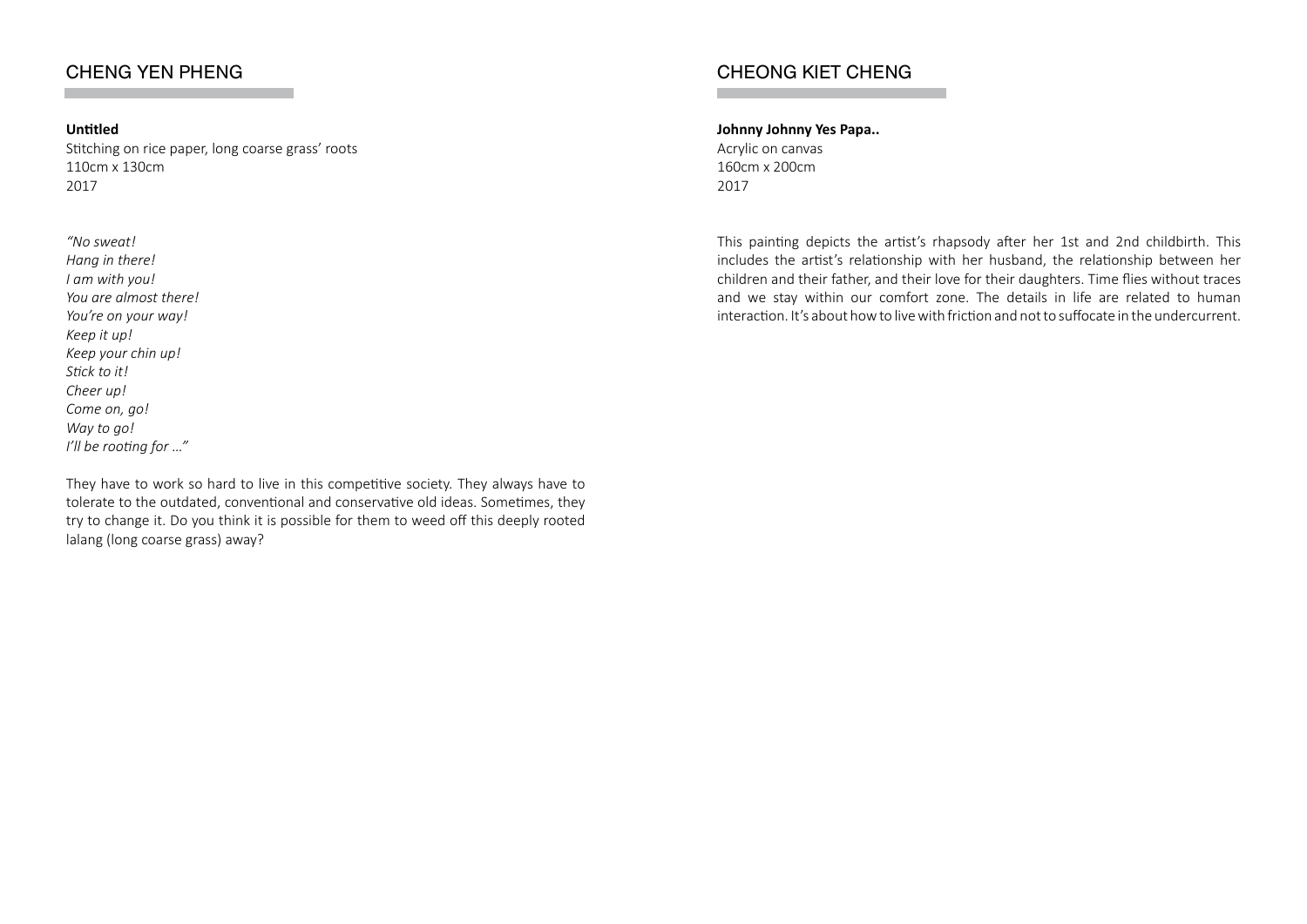## YIM YEN SUM

From left to right: **What are you looking at I?** Embroidery on gauze, gauze dyed in acrylic 130cm x 50cm, 150cm x 75cm (with frame) 2017

#### **What are you looking at II?** Embroidery on gauze, gauze dyed in acrylic 122cm x 55cm, 150cm x 75cm (with frame) 2017

#### **What are you looking at III?**

Embroidery on gauze, gauze dyed in acrylic 123cm x 54cm, 150cm x 75cm (with frame) 2017

Where there is man, there is culture. Our culture should be in a state that could be seen everywhere, including on blocks, traditional buildings, craftworks, and so on, as a bridge connecting the city and its people.

The existence of traditional and modern culture is the key to form a city. Sadly, the existence of such state has become more and more blurred. Our traditional culture has been replaced by the modern, which signifies the phenomenon of culture disappearance or vanishing.

It's time for us to re-examine the relationship between city and people, culture and city, as well as people and culture. What is the relationship between man and the city? What can we do to safeguard these various cultures that have been gradually forgotten?

The subjects described in my work were formed by fragment of my memories, like a patchwork. For me, gauze symbolizes self-healing as we use gauze when we are injured.

Our culture and tradition, and the relationship between people and people (the trust between us) are injured, therefore requiring care and attention to recover. I hope we can be more sensible in our life, to be able to embrace the people we meet.

The uncertain relationships and distances between people may trigger various imaginations and inner feelings that can lead to ineffable personal feelings and memories. The space or ground and the memories we share are what bind us together.

In my artwork, needlework has become a very important medium. I feel that in the process, each needle narrates a different sentiment, and this sentiment unites certain parts that were separated. I constantly find myself making use of soft and flexible materials in my works, as they can be shaped and managed easily. I tried to draw out the main themes by using these materials, which to me are metaphors of care.

### CHIN KONG YEE

#### **Maze**

Oil on jute 130cm x 380cm (Diptych) (4 possible arrangements) 2015-2017

I was roaming in the city of Berlin aimlessly after my German class. I forgot how I ended up in the station but suddenly felt as if I was in a maze because I didn't know where to go.

I asked a man: "*I am lost!! Is this a Maze?*"

Man said: "*The signboards around have always shown all of the directions. This is not a maze if your destination have been made.*"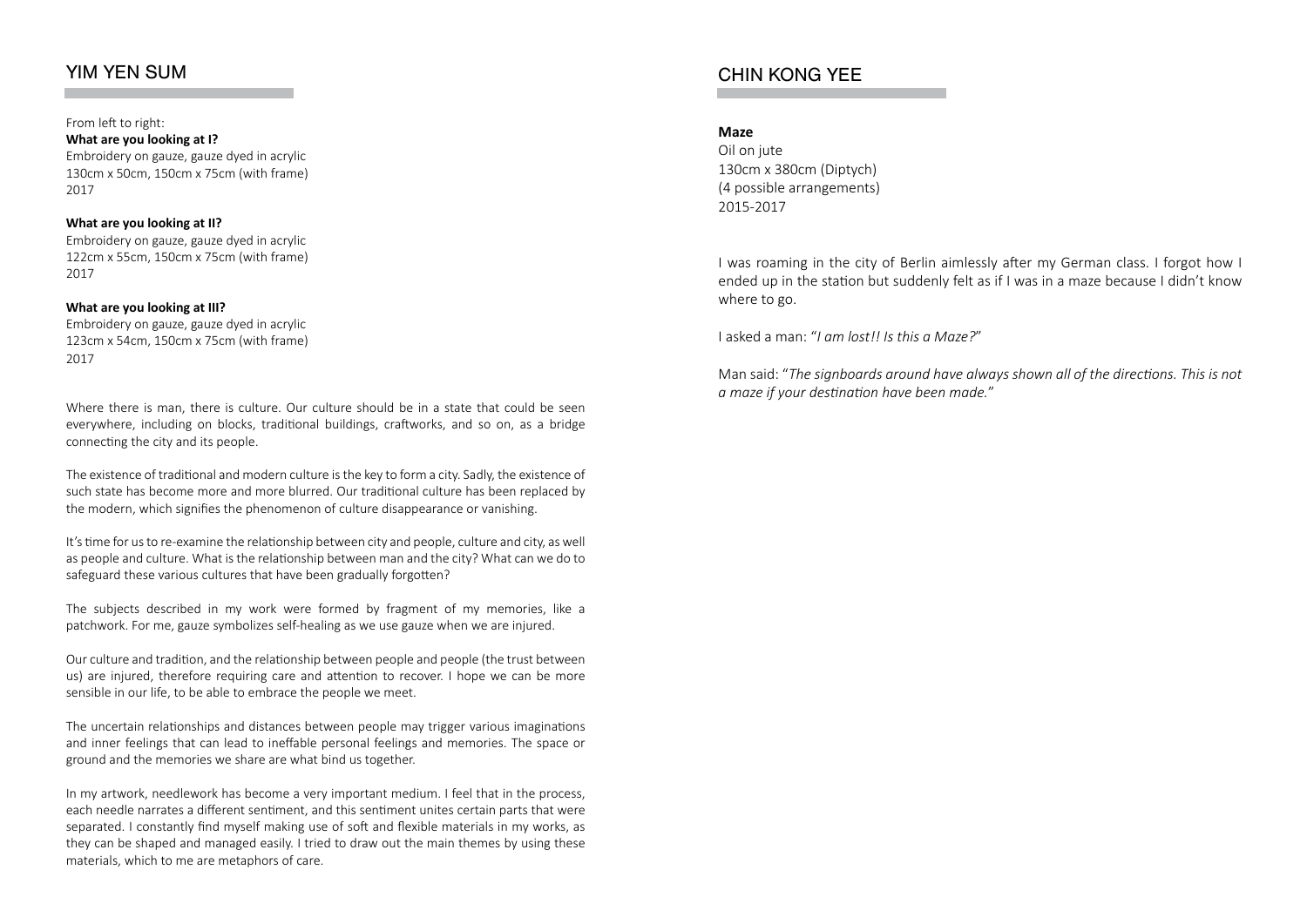#### **TOPY**

#### **Corruption Is Over! If You Want It**

Wall painting Dimensions variable 2017

In 1969, Yoko Ono and John Lennon created a peace campaign poster against the Vietnam War.

In 2017, TOPY quotes and changes the slogan, rebelling against the culture of corruption.

### DIANA LUI

#### **AUM #3**

Large format photogram

Materials used: human body, sunflower and seeds, sand from Aswan, Egypt, seeds collected from the rainforest Taman Negara, Malaysia, crystal pieces, hardened wax, etc. 122cm x 205cm Edition: 1 2015

"*Aum*"<sup>1</sup> - the sound of the Universe, the sound of Existence, the essence of Breath, of life, the origin of everything, the Beginning, the ultimate mystery of life, of truth, of Self-knowledge, the liberation of the Self.

*AUM #3* is a photogram\* of a life-size self-portrait, where objects and/or a person – in this case myself – are placed on a large piece of light-sensitive photographic paper in complete darkness. The making of this photogram took several hours, as I had to feel my way in the dark on the large sheet of photo paper. The installation was then exposed to light, and the photo paper hand-developed in a darkroom. The results of photograms are always unexpected as it's done "blindly". In *AUM #3*, I was surprised to discover an image resembling a tree of life.

*AUM #3* is an intuitive performance in the dark and this photogram is the only trace of my communication between the invisible and the unknown during several days of trial and error. It is created from a deep desire, as a woman in the 21st century, to reconnect with the feminine within. The feminine being the selfless act of nurturing, healing, giving, infinite patience as well as the abundance of beauty, sensuality, creativity and enduring strength.

In this fast-changing, often violent and egocentric world, the pure act of creation is the only way I know how to be. In creating, I let go of any projected control and perception of my environment and myself. In creating, I'm centered. In creating, I am whole. In creating, I continue to perpetuate an intuitive way of being and from this arises an acute sense of responsibility for oneself and others, one's environment and one's "*raison d'être*". My life's work has always been about the essential self, the primordial self. Instead of making portraits once again with my 8x10 inch view camera, I decided to begin from the beginning.

So, I began in the dark as if in the beginning of the Universe. I used a camera-less process and laid down upon a light-sensitive surface. Light flashed for a second like lightning and I had left a trace of myself on the surface – but for how long?

"*Aum*" is everything and nothing, the sound of Creation and the Universe.

\*Photogram: A photogram or camera-less photography is a photographic image created without the use of a camera by placing objects on a light-sensitive material such as photographic paper and exposing it to light. The exposed photographic paper is then developed using photographic chemicals in a darkroom.

1 Om (or Aum[ə̃ũ], Sanskrit:  $\hat{\mathbf{B}}$ ) is a sacred sound and a spiritual icon in Dharmic religions. It is also a mantra in Hinduism, Buddhism and Jainism.

#### References:

Jan Gonda (1963), The Indian Mantra, Oriens, Vol. 16, p. 244-297. Julius Lipner (2010), Hindus: Their Religious Beliefs and Practices, Routledge, ISBN 978-0415456760, p. 66-67. James Lochtefeld (2002), Om, The Illustrated Encyclopedia of Hinduism, Vol. 2: N-Z, Rosen Publishing. ISBN 978- 0823931804, p. 482.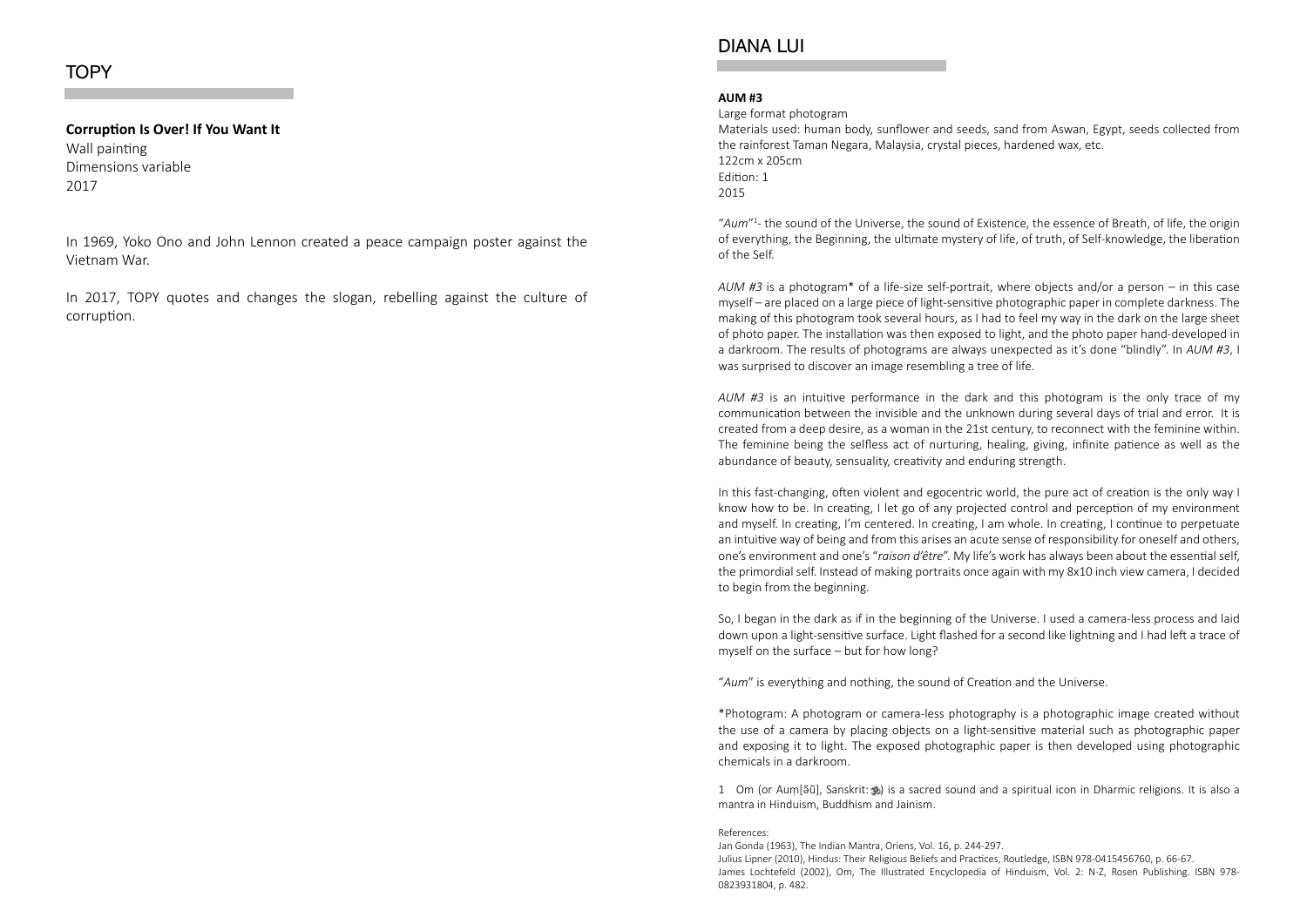### FAIRUZ SULAIMAN

**you are not your eyes** Mixed media Size variable 2015

When creating visuals for live music, the inherent concern is always in translating something as abstract as sound into a tangible, visual experience. My early experimentations incorporated different vehicles of the visual form; multiple screens, back projections, and mobile screens. In my current explorations, I turn my attention to experimenting with the different processes in creating live visuals.

The process begins by creating two different types of loops; an analogue loop (*A*) and a digital loop (*D*). A few set of parameters (*P*) within those loops are created, allowing whatever image (*I*) that appears to present itself. These visuals are self-generated and constantly changing, tied to its surrounding sound (*S*) and human (*H*) error.

### **((A x D)+P) x (S+H)= I**

*you are not your eyes* was initially conceived as a 40-minute live audio-visual performance by visual artist Fairuz Sulaiman, with Euseng Seto performing live music. This performance was first showcased at KaleidoSoup, the first visual art performers gathering in Ho Chi Minh City, Vietnam in late 2015. The original setup from this performance has been slightly reworked, to be presented as an installation in a gallery space.

### KIM NG

From left to right: **Secretion** Silkscreen print and pencil on pre-painted canvas 85cm x 85cm x 3cm 2017

#### **Concealment**

Silkscreen print and pencil on pre-painted canvas 85cm x 85cm x 3cm 2017

#### **Stealth**

Silkscreen print and pencil on pre-painted canvas 85cm x 85cm x 3cm 2017

This new series of works is about covering up, and about things being hidden and buried.

In comparison to previous works, identifiable images have been omitted in these new works, while still maintaining the multicolours that I usually use.

The process involves repeating and overlapping silkscreen-printed colours over a pre-painted canvas, as an intention to hide and bury the cause. The act of overlapping layers of colours onto the same canvas is like denying or concealing what has been done and happened in the past. The way of repeating prints becomes an act of disguise. It covers up and buries each layer of colours during the process of printing, until it reaches a desirable visual effect.

The idea of hiding, to conceal and to disguise, is an approach that often associates with the social and political motive, where the original fact has been altered and make-believed to suit an ulterior intention, then eventually comes out with a different interpretation to the origin. The repeating action of printing lets the visual to take form by itself, and yet, the final outcome is very much based on the personal aesthetic decision.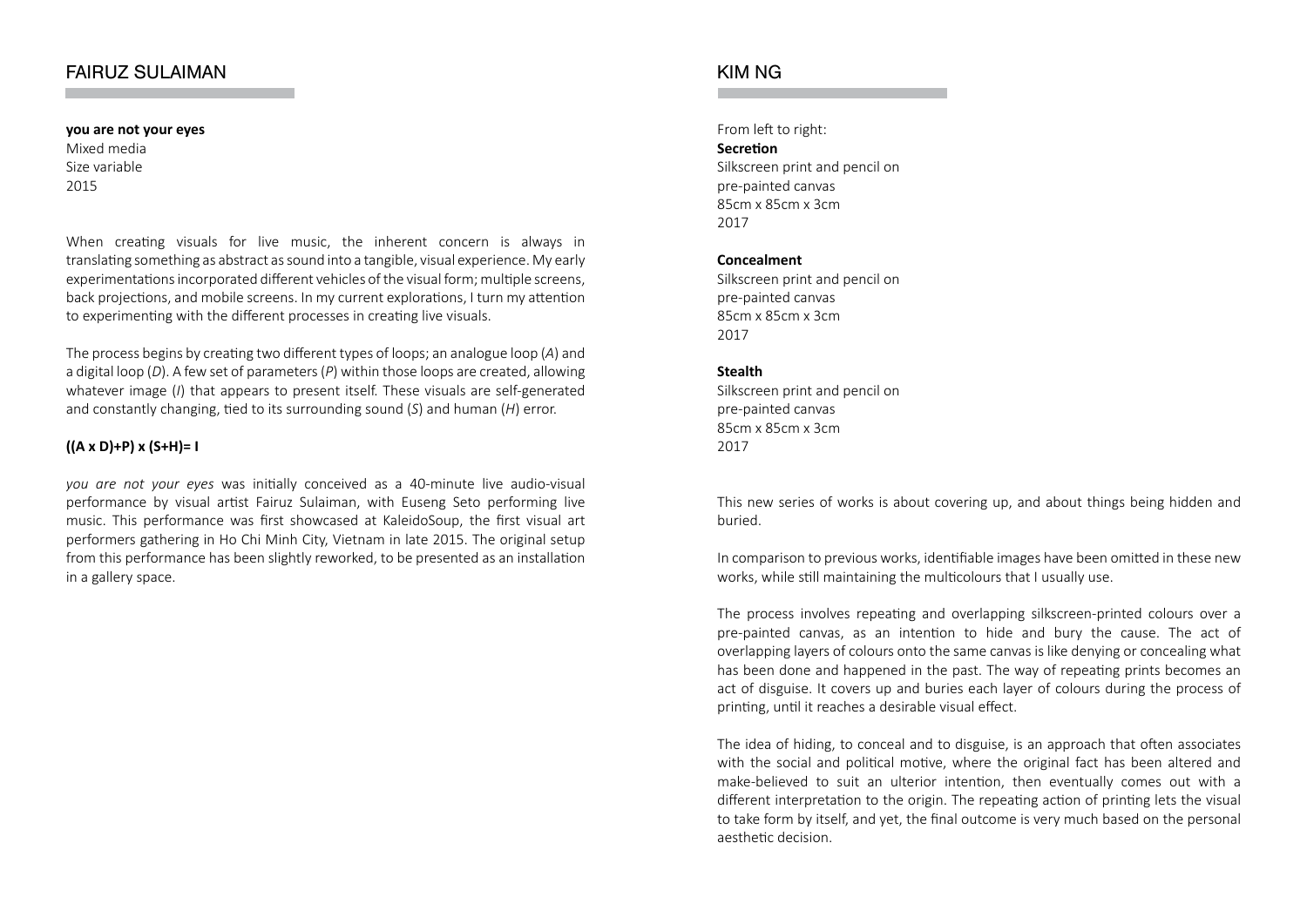## RUZZEKI HARRIS

### **Malodorous**

Oil and spray paint on canvas 159cm x 198cm 2017

*Malodorous* depicts the abuse of power, which indirectly causes bad reputation to an individual. These individuals always slander and judge others. Being malodorous, they are poisonous and contagious. They will indirectly attract and poison the society with the same thinking as theirs, like a cadaver attracting the flies.

## SEAN LEAN

**Blue Square, Red Circle, Green Hexagon and Yellow Triangle** Mixed media on canvas 250cm x 250cm (Tetraptych) 2017

This is part of the "*Filters*" series, which aims to illustrate the lengths one needs to circumnavigate what is considered controversial or inappropriate when expressing one's opinion. To mask or alter images that the state or mainstream society would avoid and shun. To tread the line between conformity and dissent.